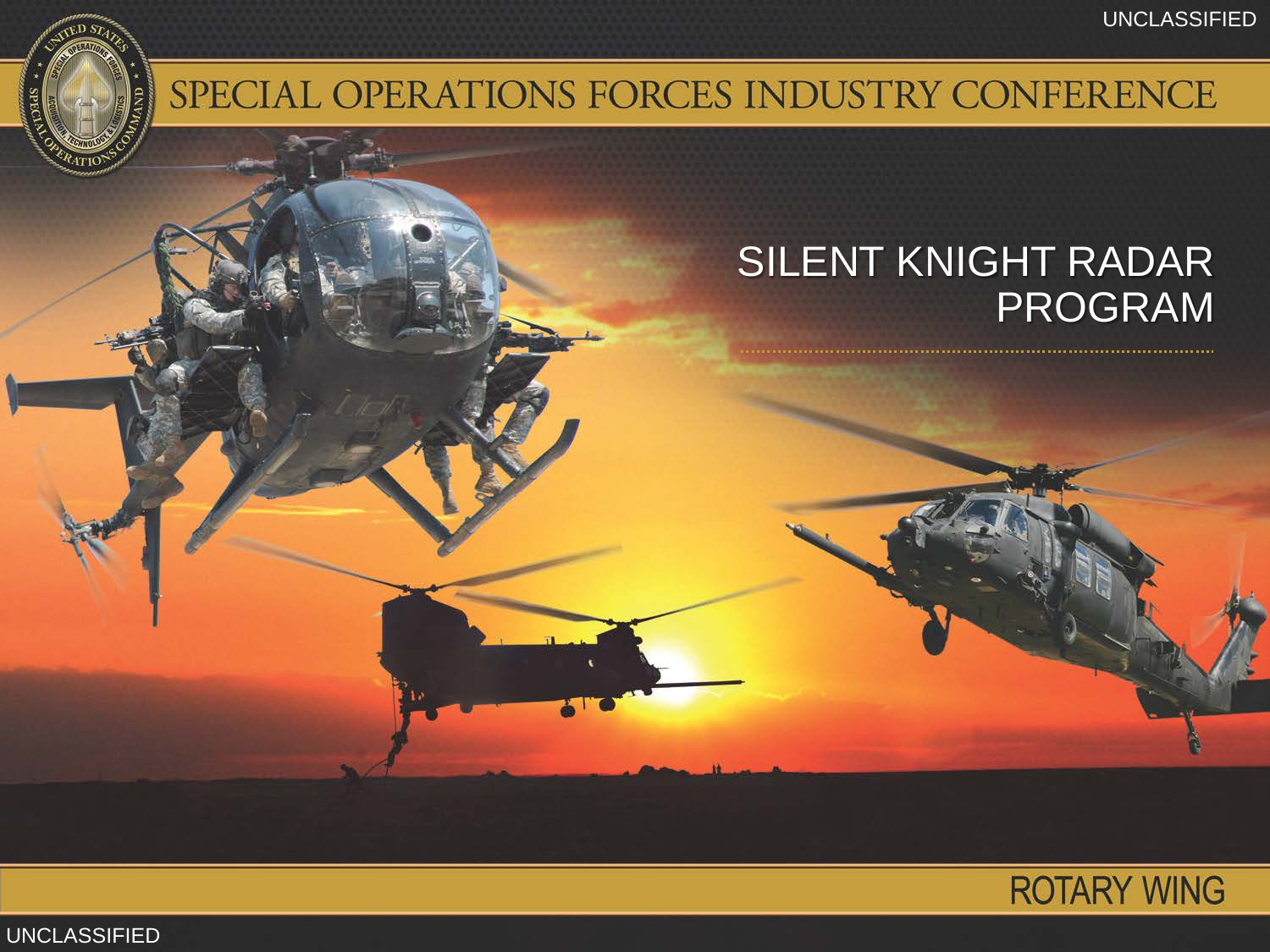# **AGENDA**

- **Silent Knight Radar (SKR) Operational View**
- **Highlights of Program Status**
- **Schedule**
- **Roadmap**
- **Way Forward**
- **Summary**

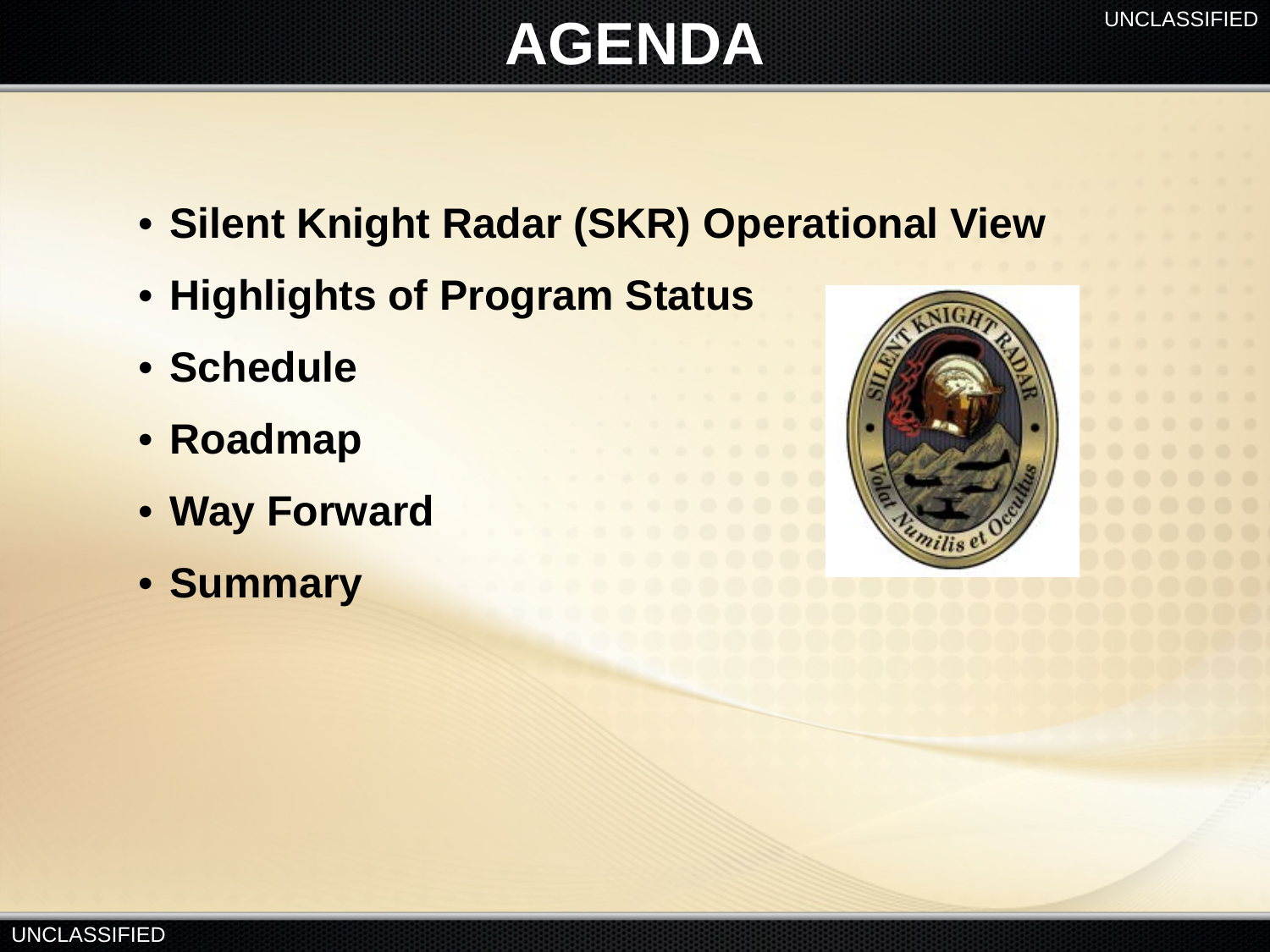## **OPERATIONAL VIEW**

**SOF Common Terrain Following/ Terrain Avoidance Radar Low Probability of Detection/Low Probability of Intercept Addresses Obsolescence Issues Upgradeable, Provisioned for DTED Blending** 



**SKR provides color visual cueing for the aircrew and Built-In Test to aid in troubleshooting**

> **Multi-Mode Performance Weather Radar Turbulence and Windshear Detection Airborne and Maritime Tracking**

**Equipped with an Anti-Ice Radome**

**Provides long range Infil/Exfil mission planning and execution options against integrated air defense systems, adverse weather, and challenging terrain**

UNCLASSIFIED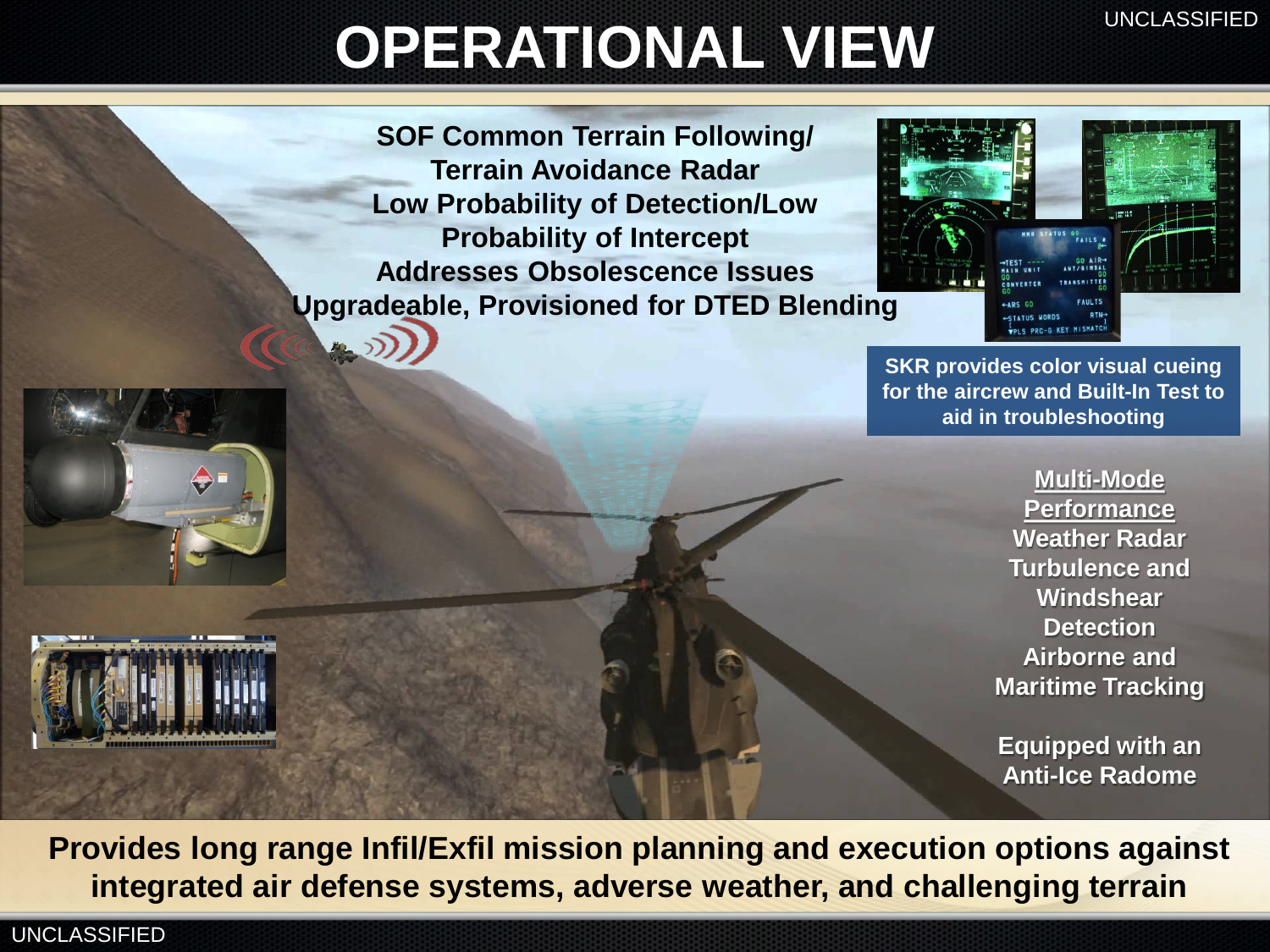## **PROGRAM STATUS**

- **Completed SIRFC Interoperability Demonstration (SKR Mode A)**
- **Completed Built-In Test Demonstrations**
- **Currently in Qualification Flight Testing (Redstone Arsenal, AL)**

- **Competitive EMD and LRIP contract awarded in FY 2007**
- **Subsequent MH-47G and MH-60M integration conducted at SOFSA**
- **Follow-on platform integration and tech refresh FY19-20**

• **SOF AT&L, Technology & Industry Liaison Office (TILO) (813) 826-9482**

UNCLASSIFIED

#### ACQUISITION STRATEGY PERIOD OF PERFORMANCE MILESTONES

- **All PM, Engineering, Test, and LRIP I production covered by the System Design and Development contract**
- **The LRIP II contract has a projected award date of September 2015**

- **RTDE FY16-20**
- **PROC FY16-20**
- **O&M FY16-20**

- **Sep 2015 – Award LRIP II Contract**
- **Feb 2016 – Complete QT**
- **Mar 2016 – Award FRP I Contract**
- **April 2016 – Complete OT&E**

#### **POINT OF CONTACT FUNDING CURRENT CONTRACT/OEM**

- **SDD/LRIP I (CPFF)**
- **Raytheon SAS**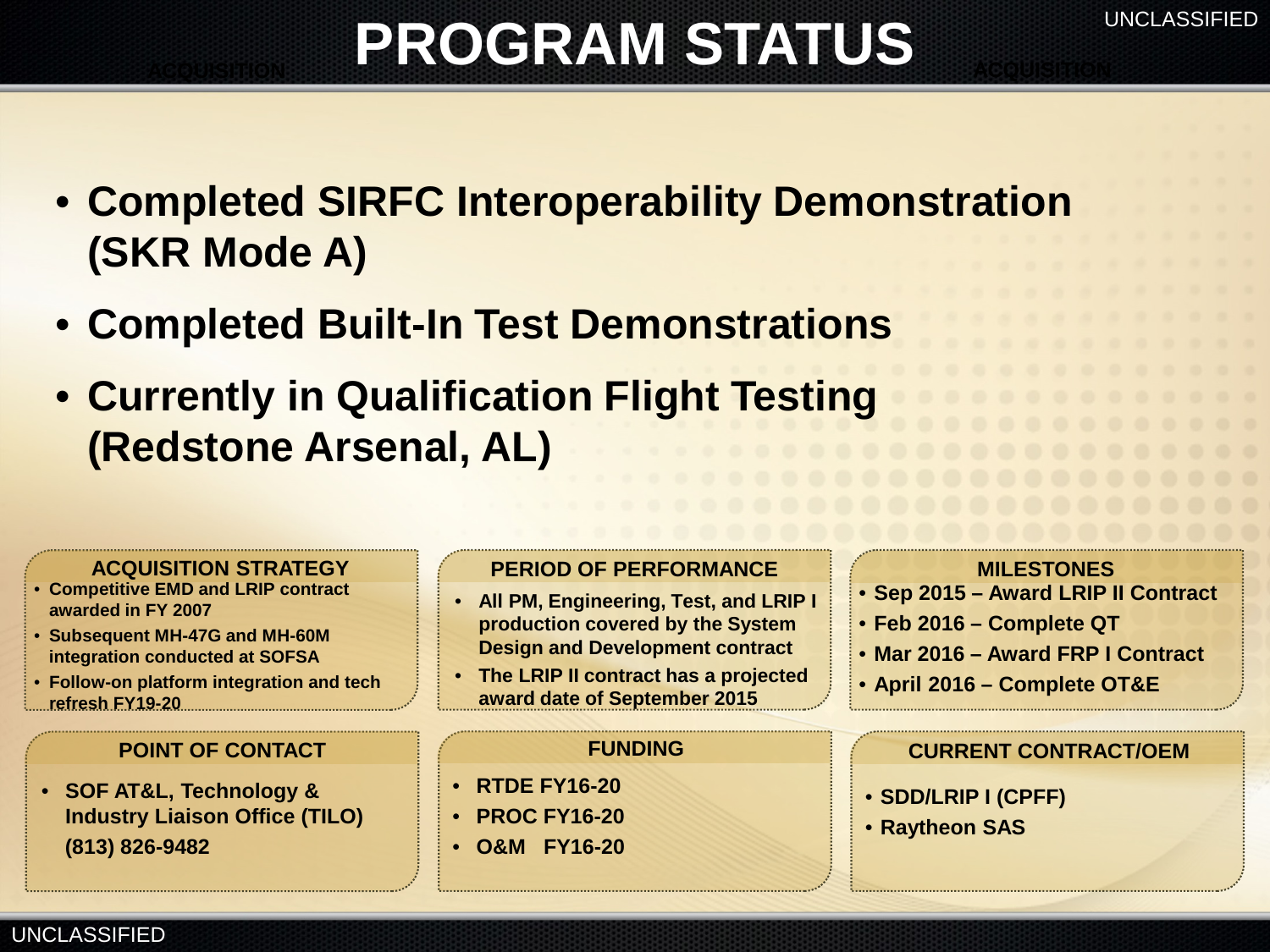# SCHEDULE<sup>UNCLASSIFIED</sup>

- **May 15: MH-60M rejoins Developmental Testing**
- **May 15: Receive LRIP radar**
- **May 15: Qualification Testing begins at Redstone Arsenal, AL**
- **Sep/Oct 15: CAAS V7.5 testing**
- **Nov 15: Qualification Testing transitions to Albuquerque, NM**
- **Feb 16: Qualification Testing completion**
	- **Mar 16: Operational Test and Evaluation**

|                          | Feb                                          | Mar | Apr | May    | Jun      | Jul      | Aug | Sep        | Oct             | <b>Nov</b> | <b>Dec</b> | Jan | Feb | Mar       |
|--------------------------|----------------------------------------------|-----|-----|--------|----------|----------|-----|------------|-----------------|------------|------------|-----|-----|-----------|
| <b>LRIP I Deliveries</b> | (6d)                                         |     |     |        |          |          |     |            |                 |            |            |     |     |           |
| <b>MH-47</b>             | <b>DT/Regression Flights</b>                 |     |     |        | QT - RSA |          |     |            |                 |            |            |     |     |           |
|                          |                                              |     |     |        |          |          |     | <b>PMI</b> |                 |            | QT - ABQ   |     |     | <b>OT</b> |
|                          |                                              |     |     |        |          |          |     |            | <b>CAAS 7.5</b> |            |            |     |     |           |
| <b>MH-60</b>             | <b>Inspections &amp;</b><br>34.5 Beam Repair |     |     | DT/Reg |          | QT - RSA |     |            |                 |            |            |     |     |           |
|                          |                                              |     |     |        |          |          |     |            | <b>PMI</b>      |            | QT - ABQ   |     |     | <b>OT</b> |
|                          |                                              |     |     |        |          |          |     |            | <b>CAAS 7.5</b> |            |            |     |     |           |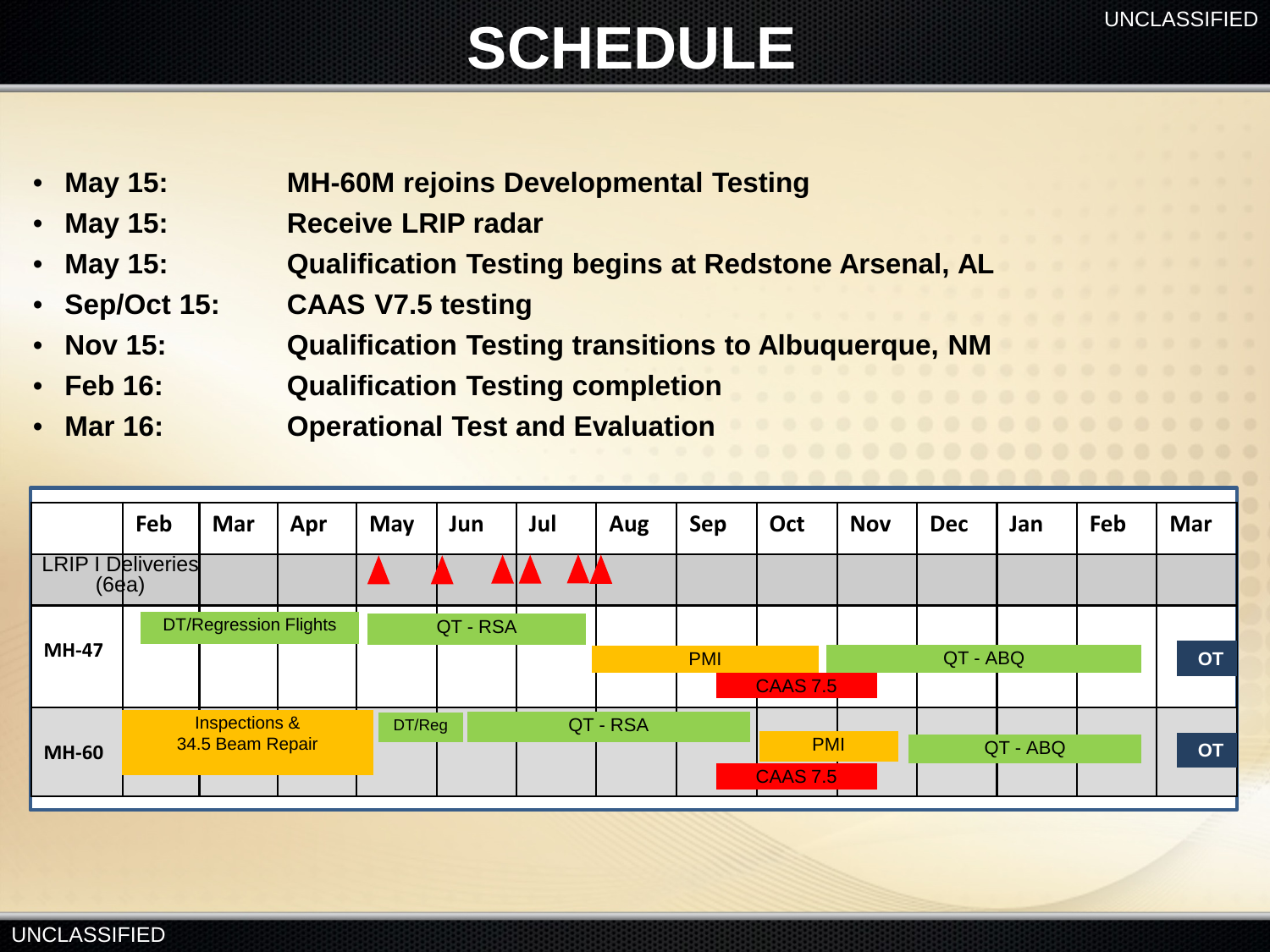### **ROADMAP**

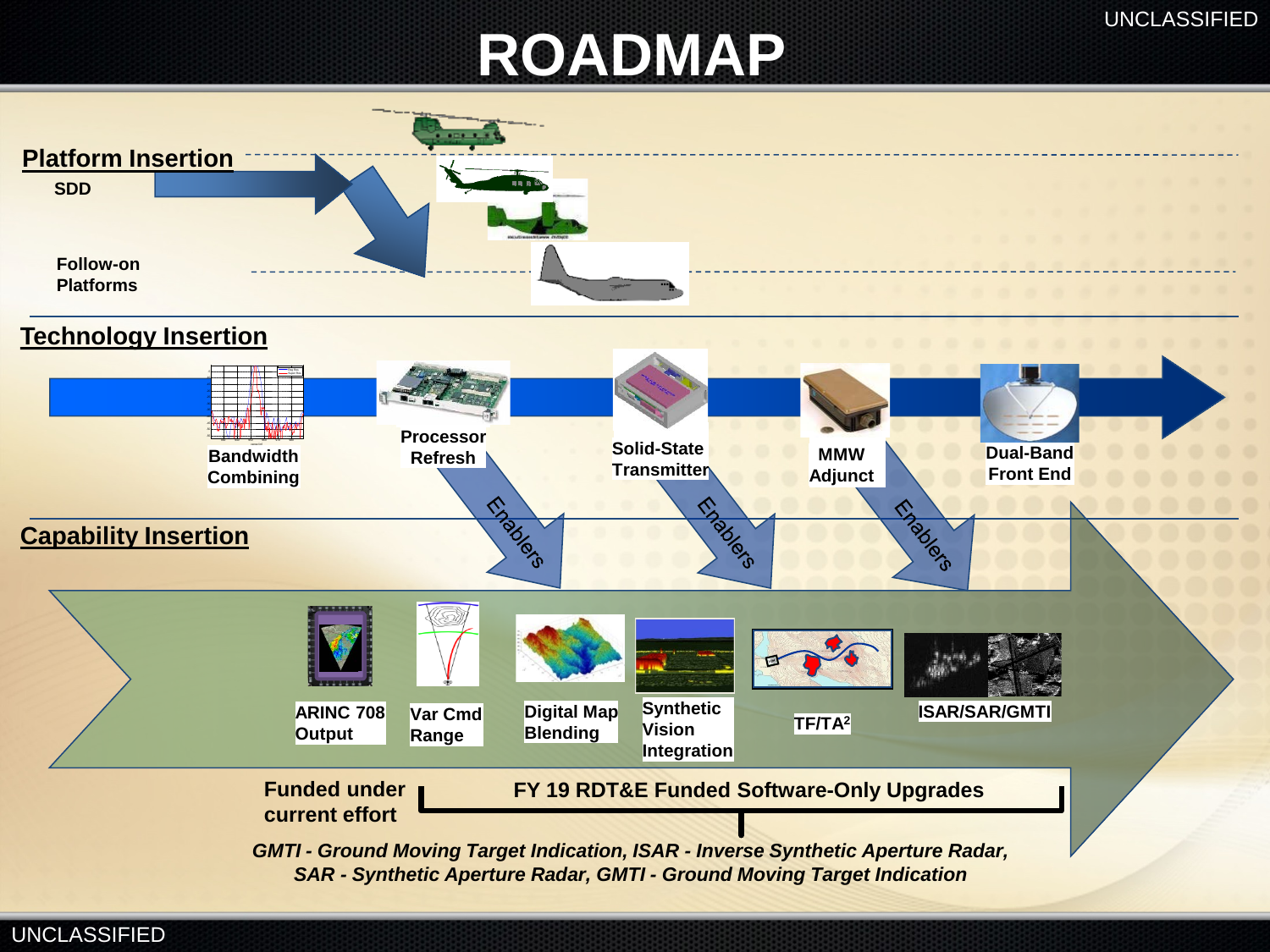## **WAY FORWARD**

- **Accept Delivery of All Low Rate Initial Production (LRIP) I Systems (total of six systems)**
- **Complete Qualification Testing**
- **Update Operator and Maintainer Training Materials**
- **Collaborate with PEO-FW to Enable CV-22 and MC-130J Integration and Test**
- **Award LRIP II and Full Rate Production Contracts**
- **Prepare for Operational Testing**
- **Prepare for Technology Refresh (FY19/20)**